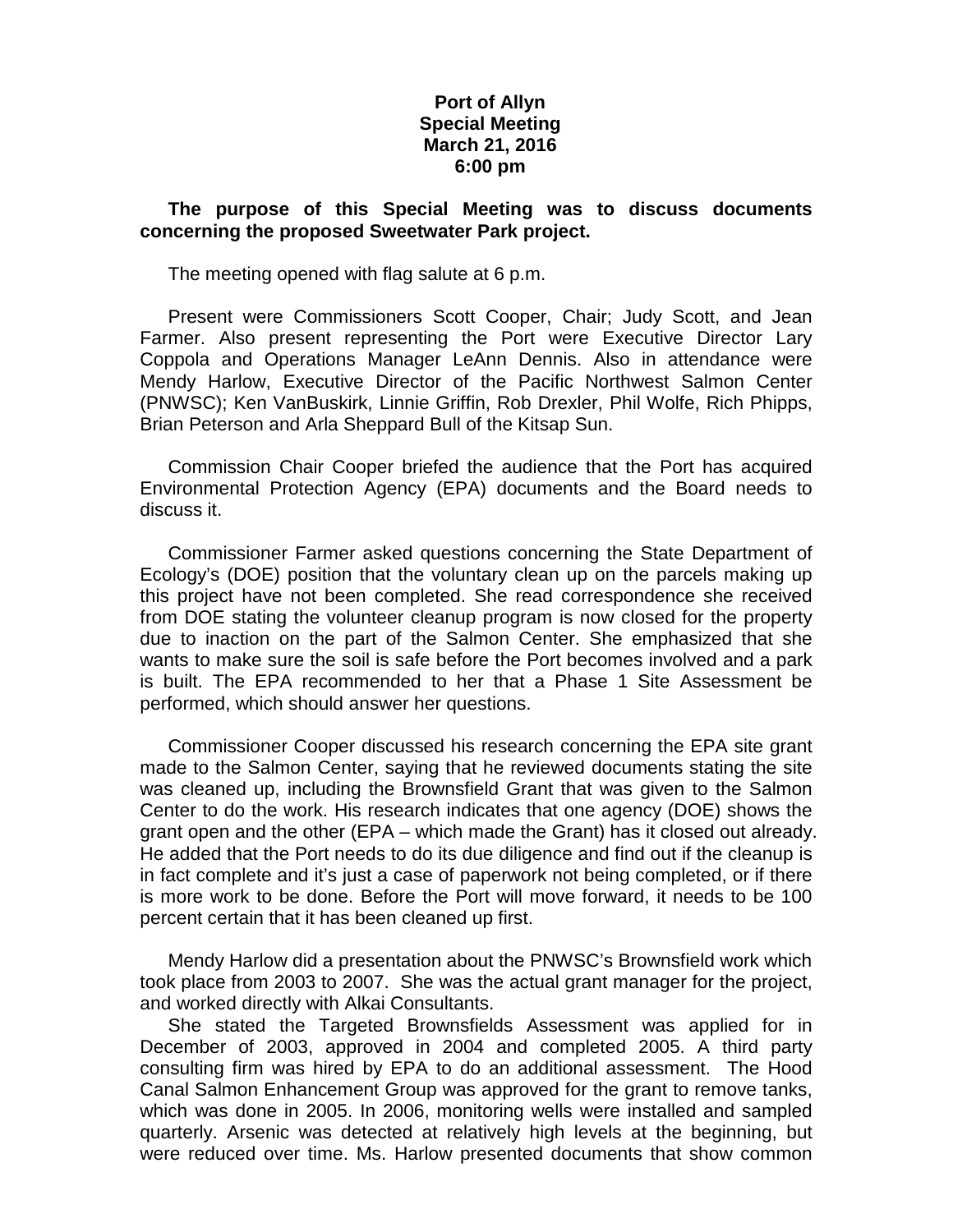levels of arsenic all over the state, with the levels on this site ranking well below those. According to her, the final report was submitted on January 19, 2007, which noted normally occurring arsenic, and that officially closed the EPA file.

Ms. Harlow went on to say that in December, she received an email from DOE stating that the volunteer clean up portion was closed due to inactivity. This was the first she learned of any DOE involvement, as she was under the impression that since the grant was with the EPA, when they indicated it was closed, that there was nothing more to be done.

However, she said that the new DOE staff will come out and do a site visit as well. She believes any elevated levels of arsenic will actually be mitigated and capped because it is located where the planned parking area is, and will be covered with asphalt. She also believes there may be a couple of septic tanks still buried on the property, but there is a normal process to cap and/or remove them. In conclusion, Ms. Harlow also said that any property acquisition must go through a Level One Assessment anyway, so the site will be tested, and grant funds will be used for additional clean up if necessary, which will be handled by a third party.

Dr. Brian Peterson stated the asbestos removal on the site has been donated. There is also an automatic 10 percent included in the grant to help resolve any unforeseen contaminant issues.

Commissioner Farmer asked why one agency would have the case open while the other has it closed. Ms. Harlow answered that she is working on getting the site off the list, and re-enrolled into the voluntary cleanup program. Since there is a state agency involved, it may take awhile, but they would be involved the whole time, so the project can move forward. She added the reason for the park is specifically to clean up and restore the area.

There was some additional discussion of past clean up and history of the land. Commissioner Scott discussed that she didn't have questions because she is familiar with the parcels in question, familiar with the grant process, and understands that these are things that get taken care of during the process.

Commissioner Farmer would like to see documentation as the program moves forward. Additionally, she would like to not move forward without proof it is already cleaned up. Neither the grant, nor project can move forward unless the Port takes sponsorship of the grant. Executive Director Lary Coppola said that the liability for any cleanup could be spelled out in an MOU with the school district absolving the Port and holding it harmless for any and all responsibility for any cleanup work of any kind..

Rob Drexler stated he supports the Port taking on the project, saying all problems will be dealt with as the project moves ahead. Commissioner Farmer affirmed that she is just doing her homework and due diligence for the taxpayers. Mr. Drexler responded that the taxpayers want to see the project go forward, and just as important as it is to protect the taxpayers, it is also the Ports responsibility to do what the taxpayers want, and that this program is strongly supported.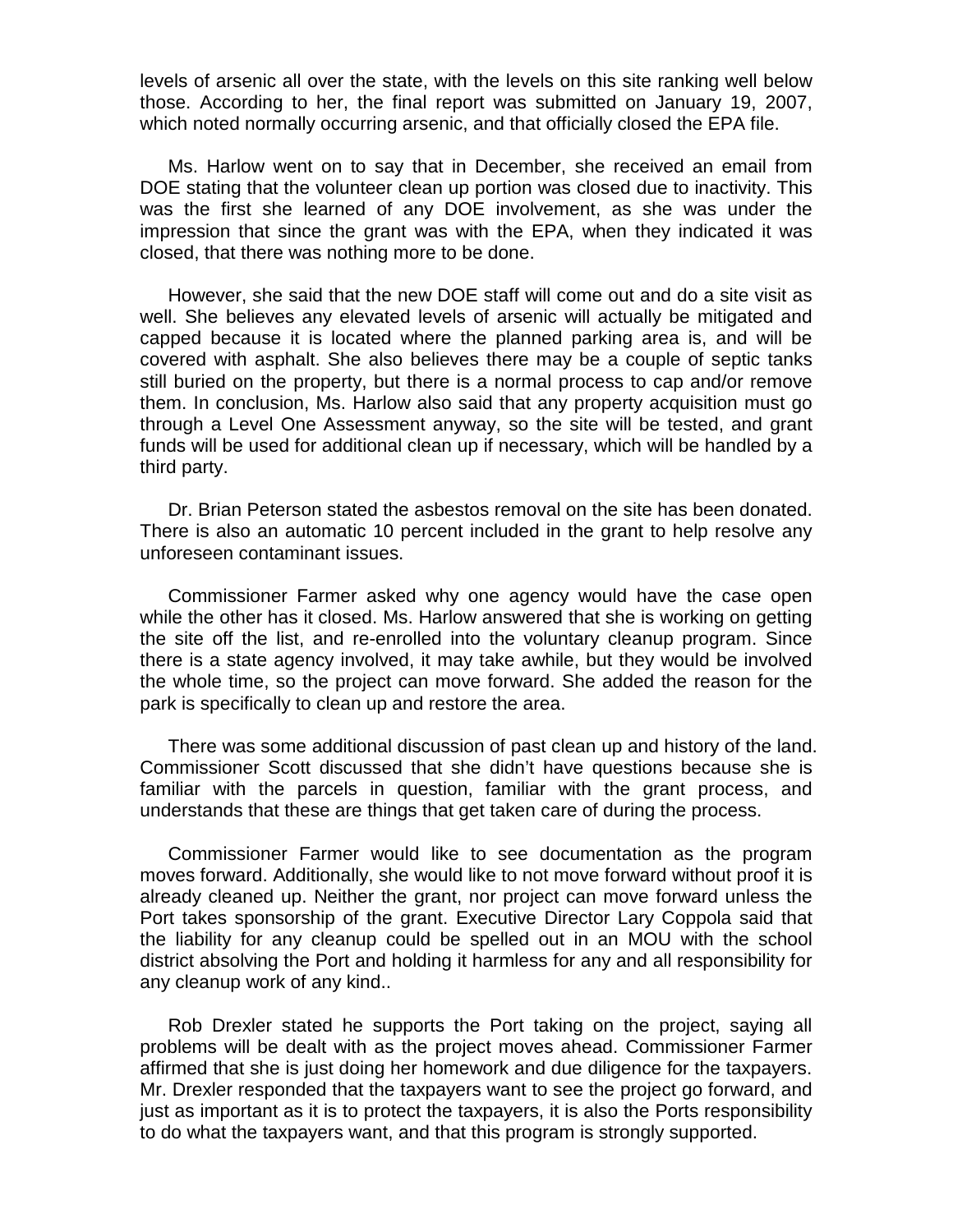Rich Phipps offered help by telling Ms. Harlow about a couple of the letters that may be searched for, and may just need to be verified. Phase one of the cleanup was discussed again, and if something is found, a Phase two - where they test the soil will be next, and a Phase Three would be the cleanup if needed. He added that there is a national priority list, but the site is not on that, but on the state list because it has been cleaned it up and all that is necessary is to tie up the loose ends on the paperwork is what it sounds like to him.

Phil Wolfe commented that he just wants the school district out of it, that their job is to teach children. He said Ports should do things like this, i.e. Brownsfields, parks, etc.

Ken Van Buskirk attended the school board meeting and said the school board is not in a hurry on this and that there are some stipulations. He brought up a letter from October 2007, which was an opinion on the remedial actions taken on the property – 8 documents, in all. DOE said then that the reports were not sufficient (Mr. Kline). He also read some other correspondence that states there may still be tanks buried on the site. Also, to transfer the grant, the NMSD will have to surplus the property. He also mentioned that there were some of the leftover contingencies from the original grant -- fence, sign and a survey of the property lines - and that the property be kept in a safe condition. He believes the diseased trees on the site disqualify it on that basis.

Dr. Brian Peterson clarified that there is a committed couple of individuals that don't want to do this project to move forward, however the school district is talking to all the correct agencies (grantors) attorney's etc. He also cited the Recreational immunity act in reference to the diseased trees. He then presented letters of support for this project from Allyn Community Association, and the North Mason Chamber, noting there is a grant deadline.

Kris Klusman discussed the Chamber's letter of support, stating he also thinks that it is not the school districts responsibility and the Port is the best agency.

Commissioner Farmer stated she is just educating herself on the project. Commissioner Cooper asked about the grant timelines.

Commissioner Scott stated the Port wants to move forward and will talk with our attorney, and the school board will make a decision at their next meeting so it is also dependent on their decision.

Ken Van Buskirk informed the Board that he is not trying to kill the project, he just wants to continue working on the update of the sub-area plan that is currently underway. He says it will need to be added to the subarea plan.

Dr. Brian Peterson added he chaired the previous sub -rea planning committee, and that there has been discussion about trails and parks that is included in the current comp plan.